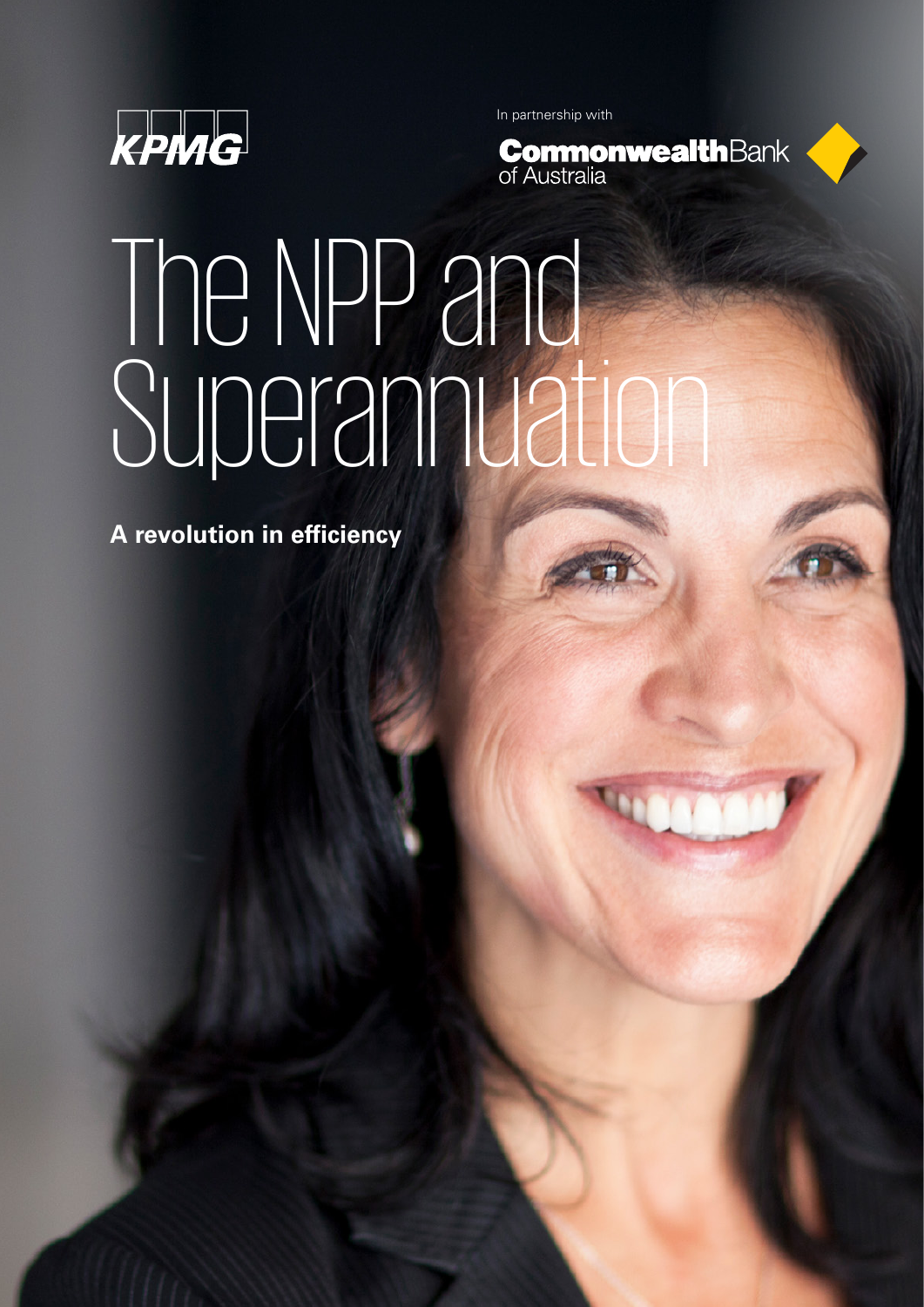## **The New Payments Platform offers the superannuation industry great potential to facilitate faster payments for the benefits of members and business and corporate customers. However, it will take innovation and collaboration to seize the opportunities.**

In the age of technology, disruption, and heightened customer expectations, no organisation can afford to have complicated and inefficient payments systems and processes complete with delays and hidden costs.

Key payments in superannuation comprise contributions to funds from employers, top-up contributions by members, and payouts by the funds – in cash to members or, more commonly, transfers to other funds. Unfortunately, the current lag between payment initiation and completion is between one and three days – which is hitting fund members in their superannuation balances.

In a major new development for Australia, the New Payments Platform (NPP) is set to completely revolutionise how Australian payments are facilitated, with data rich, near real-time transactions, 24/7. Around four years in development, the leading edge technology is the result of a collaborative effort between 13 major banking institutions and the global payments provider SWIFT. The NPP promises to boost payment efficiency for businesses, organisations, governments and consumers, cutting out administration complexities and reducing cash flow issues.

For the superannuation sector, the NPP's impact could be millions of dollars a year in savings for fund members. Based on, for example, a three percent investment return, the switch to real-time payments from the average two-day lag could see total value generated of \$19.2 million annually (for 100 percent of Australian workers' contributions, based on FY17 contributions of \$116.9 billion).<sup>1</sup> This value is above and beyond the savings available for members through greater administrative efficiency for all stakeholders in the system including funds and employers.

### **The four unique features of the NPP:**



**Ubiquitous near real-time payment:** This occurs irrespective of which organisation a customer banks with, within 15 to 20 seconds.



**Pay ID:** This replaces a BSB and account number in a payment, and can be a mobile number, email address, ABN or business name.



**Data travels with the payment:** Rather than sending, for example, a remittance advice via email, it can be sent with the payment. The NPP also provides the payer with more details about the receiver for increased accuracy.



**Always available:** Payments can be made all day, every day, including weekends and public holidays. Banking cut-off times will be a thing of the past.

**The NPP brings four key basic features to the market – near real-time payments, a unique user PayID, the ability for data to travel with payments, and 24/7 operation. By using these in a combination of ways, you can deliver unique and rich customer experiences compared to payment systems of the past.**

**Albert Naffah, Managing Director, Cash-flow & Transaction Services, Strategic Initiatives, Commonwealth Bank of Australia**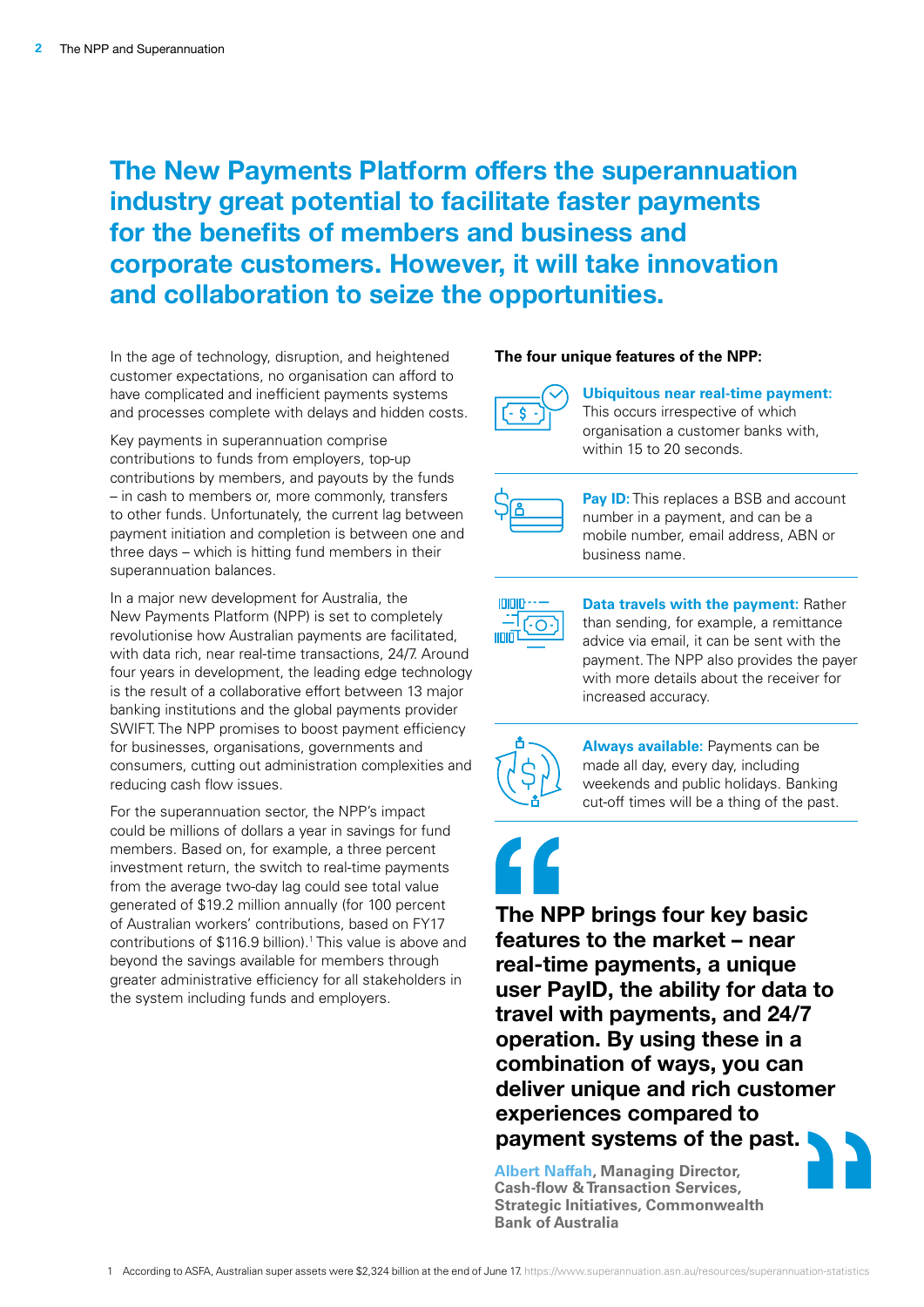

**The introduction of NPP has the potential to provide the superannuation industry with significant opportunities to drive improved service to members and to enhance the efficiency of processing superannuation contributions and payments. In particular the ability to add significantly more data to a payment and to make and receive payments in real time, 24 hours a day, every day of the year provides exciting possibilities across the superannuation value chain.** 

**Martin Fahy, CEO, ASFA**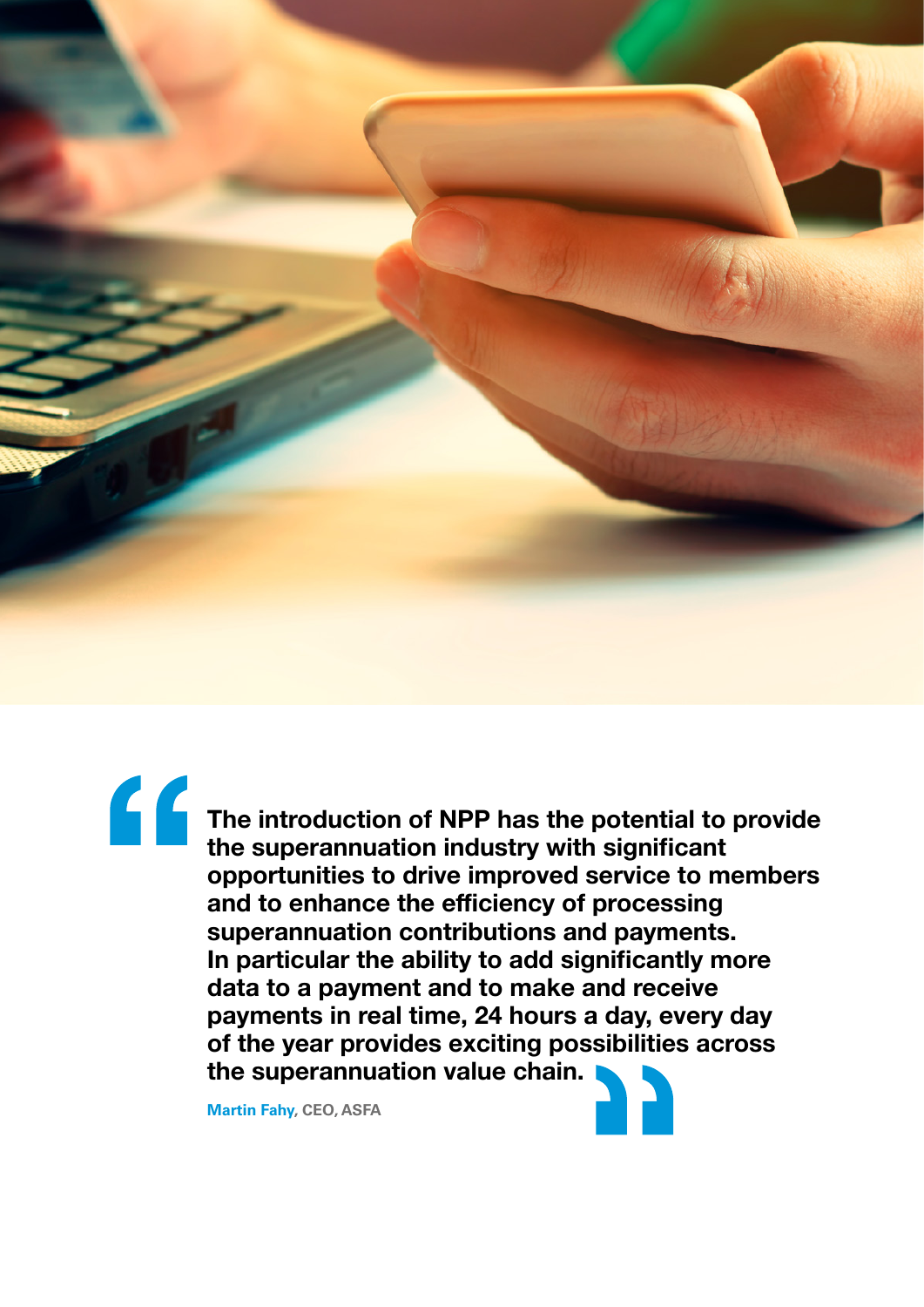## **Current complications for superfunds**

Australia's \$2.5 trillion superannuation industry<sup>2</sup> and its associated stakeholders facilitate a vast and complex network of payments, which can be impacted by issues such as mismatched or misdirected payments, lost super and payment delays. This can be challenging for employers, funds, fund members, and also the Australian Taxation Office (ATO).

#### **Current state: A web of payments**

Some of the many payment channels in the super industry are:



**Improving the efficiency, effectiveness and efficacy of payments within the superannuation system will mean smaller and more valuable back office functions, improved relationships with custodians and other service providers and most importantly a better experience for members.**

**Paul Howes, Partner, Head of Wealth Management, KPMG**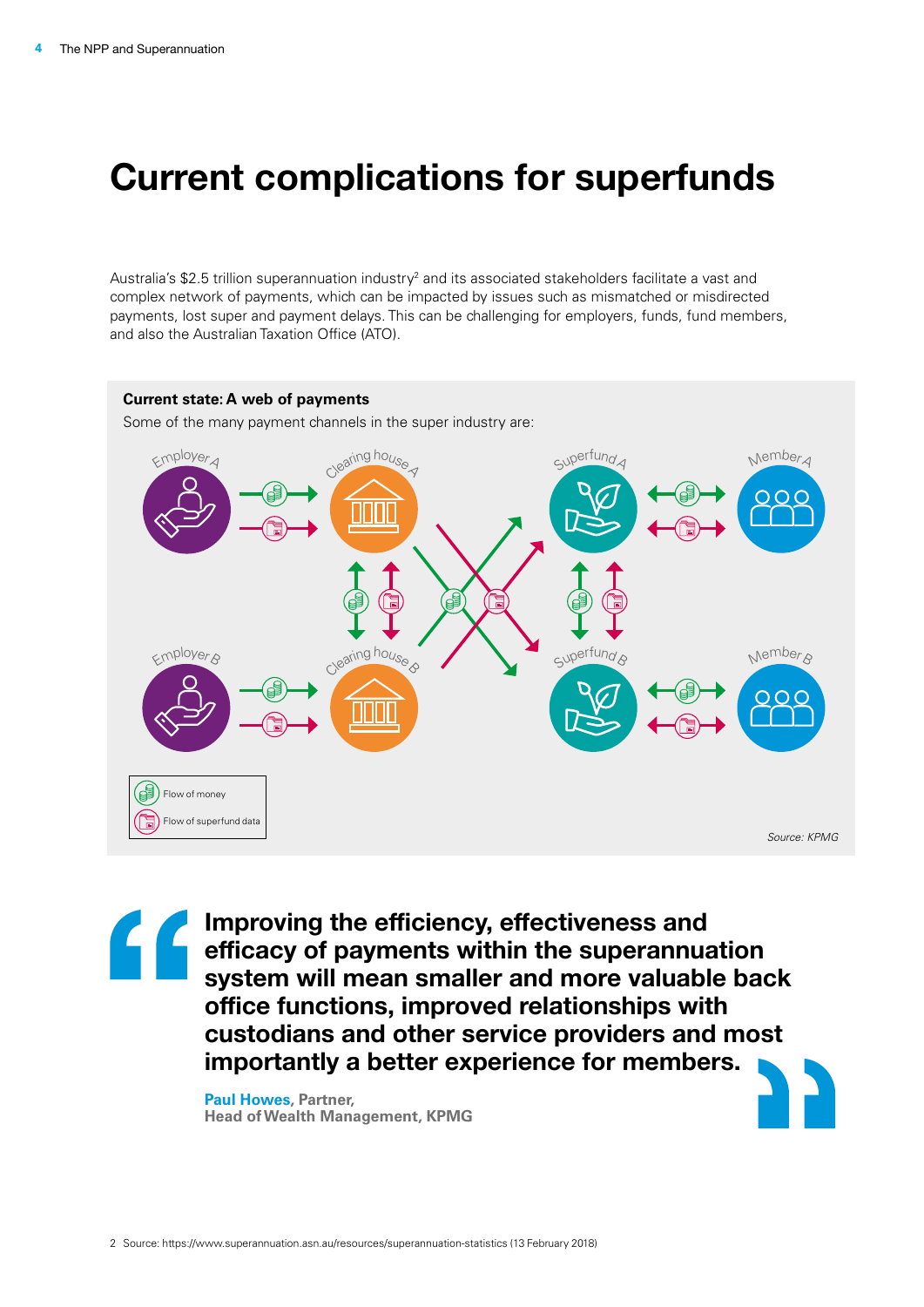For employers, there is a need to remove administrative burdens and to build efficiency into the process. For funds, they must deliver the best possible customer experience to remain competitive. And for fund members, simplicity, transparency, and of course accumulating the highest superannuation assets for retirement are essential.

The industry has invested significantly in the SuperStream payment system, which has delivered some powerful benefits. However, it was also developed when payment technology was less sophisticated, meaning data and funds move separately, which can lead to mismatches. Clearing houses manage these issues for the industry, however this creates cost, complexity and delays in the system. The NPP offers the potential to smooth out this web of payments, with its infrastructure comprising Switch, Networking, Addressing and Fast Settlement Services (FSS) with services built on top called Overlay Services.

*"*The NPP can enable efficiencies for the funds and employers, which will flow through to the member, helping to remove wasted time and costs from the whole system*,"* says **Angus St John, Managing Director, Wealth & Diversified Financial Institution Group, Commonwealth Bank of Australia.**



**The NPP has the potential to help the superannuation industry be more flexible, innovative, more member centric, more transparent, and to offer real simplicity.** 

**Angus St John, Managing Director, Wealth & Diversified Financial Institution Group, Commonwealth Bank of Australia**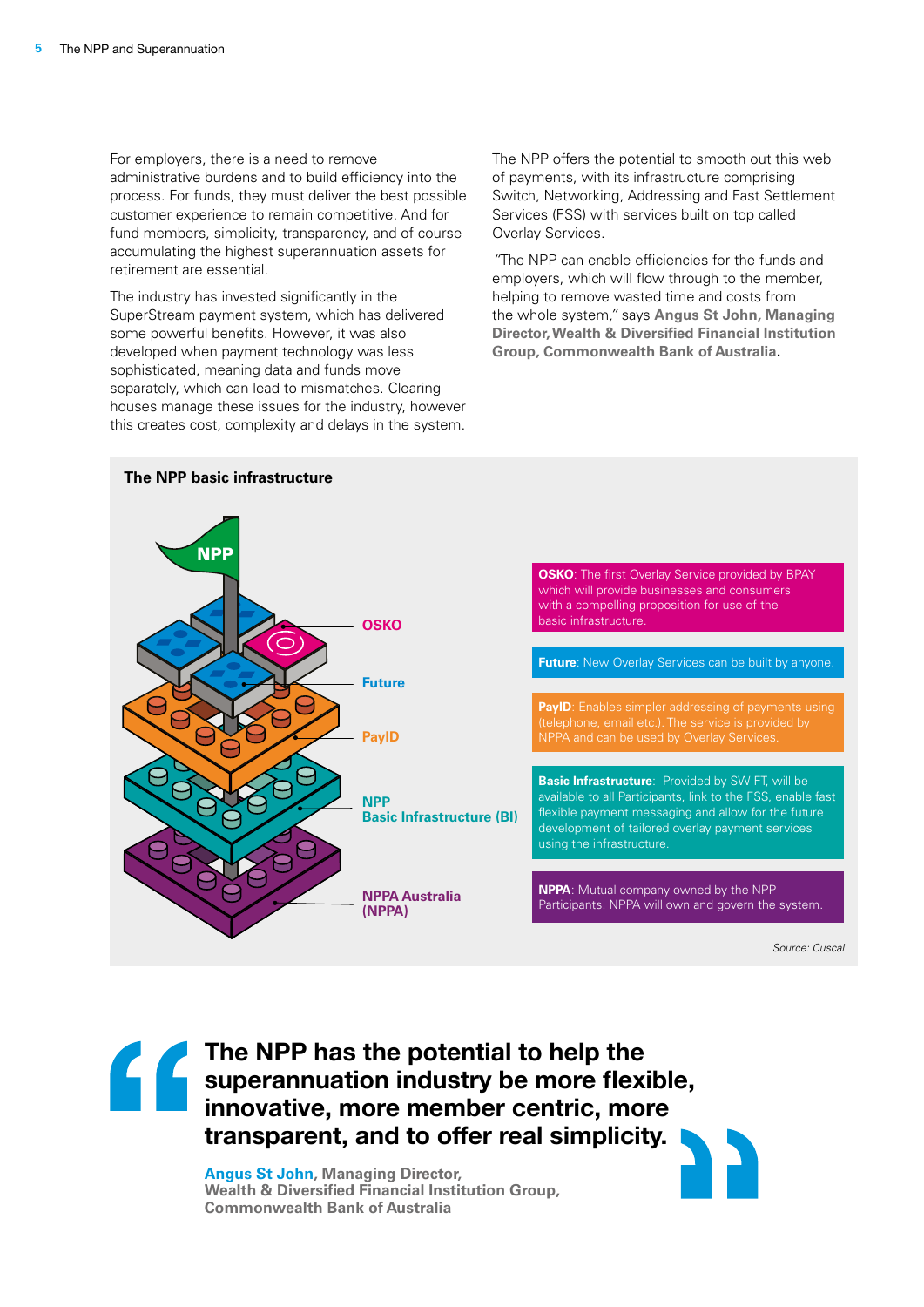

# **The potential benefits for employers**

For employers, processing employee superannuation payments and meeting compliance obligations can be a time consuming process. **Brett Watson**, **Partner, Payments Advisory, KPMG**, says since the change to allow employees to choose their own superannuation fund, employers now have to facilitate payments to clearing houses, or sometimes still to multiple superfunds, and to keep up with employees' choice of fund elections and other details to ensure that the information provided to the clearing house is current and complete. This can lead to misplaced payments and high costs associated with payment returns and failures.

"The process is heavily reliant on third-party clearing houses which aggregate the payments, match them, and send them to the funds," Watson says."That can include multiple 'hops', hidden fees, and can take three or more working days, so there is room for greater efficiency."

As the NPP enables significantly more information to be sent with the payments, it could potentially be used to minimise some of these administration issues.

"Today, the limit for sending data with a payment is 18 characters of alpha numeric text," Naffah says. "The NPP allows you to attach up to 1,400 fields of data, including a Tax File Number, ABN or other key data. Key elements of the SuperStream message could easily be replicated using NPP and the data travel with the payment."

The PayID could also be used to help employers and simplify the system. One such idea is that the employer could 'tag' the payment as a superannuation payment, then the PayID would be used to match this to the employee's superannuation account. The employer only needs to know the PayID and the employee becomes responsible for ensuring this is linked to the correct superannuation account at all times.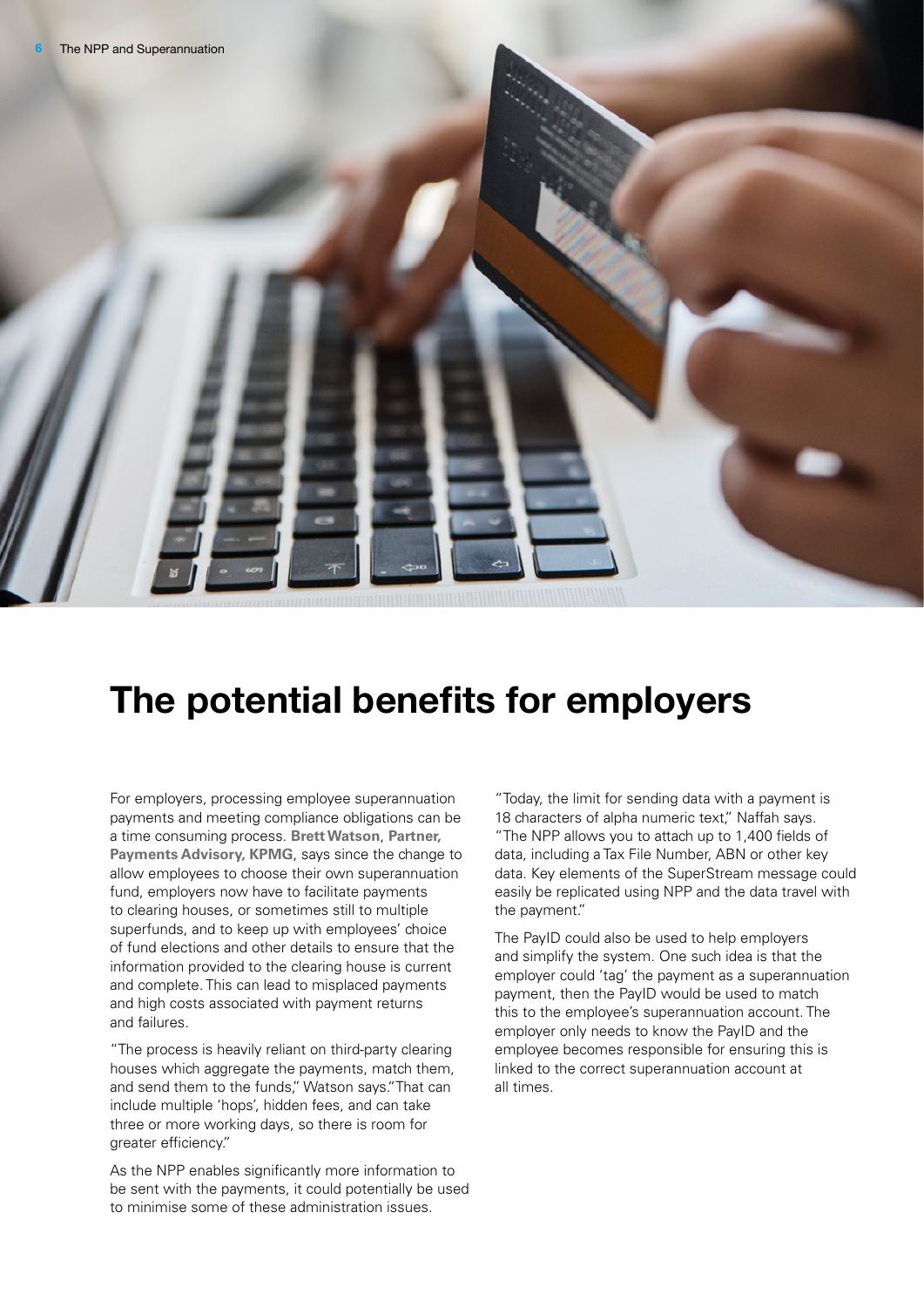## **The potential benefits for funds and members**

For superannuation funds facing immense competition and increasing consumer demands in the technology age, there is a constant need to improve efficiency and accuracy, and most importantly – to deliver an optimal service to members.

"Obligations from a regulatory perspective on how they need to handle, reconcile and manage funds, and the contributions coming in, can be time consuming and costly," **Albert Naffah, Managing Director, Cashflow & Transaction Services, Strategic Initiatives, Commonwealth Bank of Australia** says. "Particularly if there are problems such as mistaken, misdirected or anonymous payments."

The NPP's speed, data attaching capability and PayID functionality can come into play in overcoming these issues.

For the all-important fund members, the NPP could facilitate transactional experience improvement through its immediate movements and settlements and real-time balances.



**The rich data capability of the globally leading New Payments Platform will enable many industries including the superannuation sector to reshape their customer (member) engagement and drive efficiencies.**

**Adrian Fisk, Partner, Head of Financial Services, KPMG**

### **Super complexities to overcome with the NPP:**



**Employers:** The administrative burden of having a clearing house and dealing with changing employee details. The PayID functionality can make this simple and put the onus on the employee.



**Superfunds:** The need to reduce the costs, improve efficiency and boost the customer experience. With simpler reconciliation and quicker access to funds, these challenges can be eased.

**Members:** The need for up-to-date balances, keeping track of lost super, and easy access to funds are key. These can be facilitated with PayID and near realtime payments.



**ATO:** The ATO's goal to make super payments simpler and reduce the instance of lost super will be easier to achieve when all of these factors are in play.

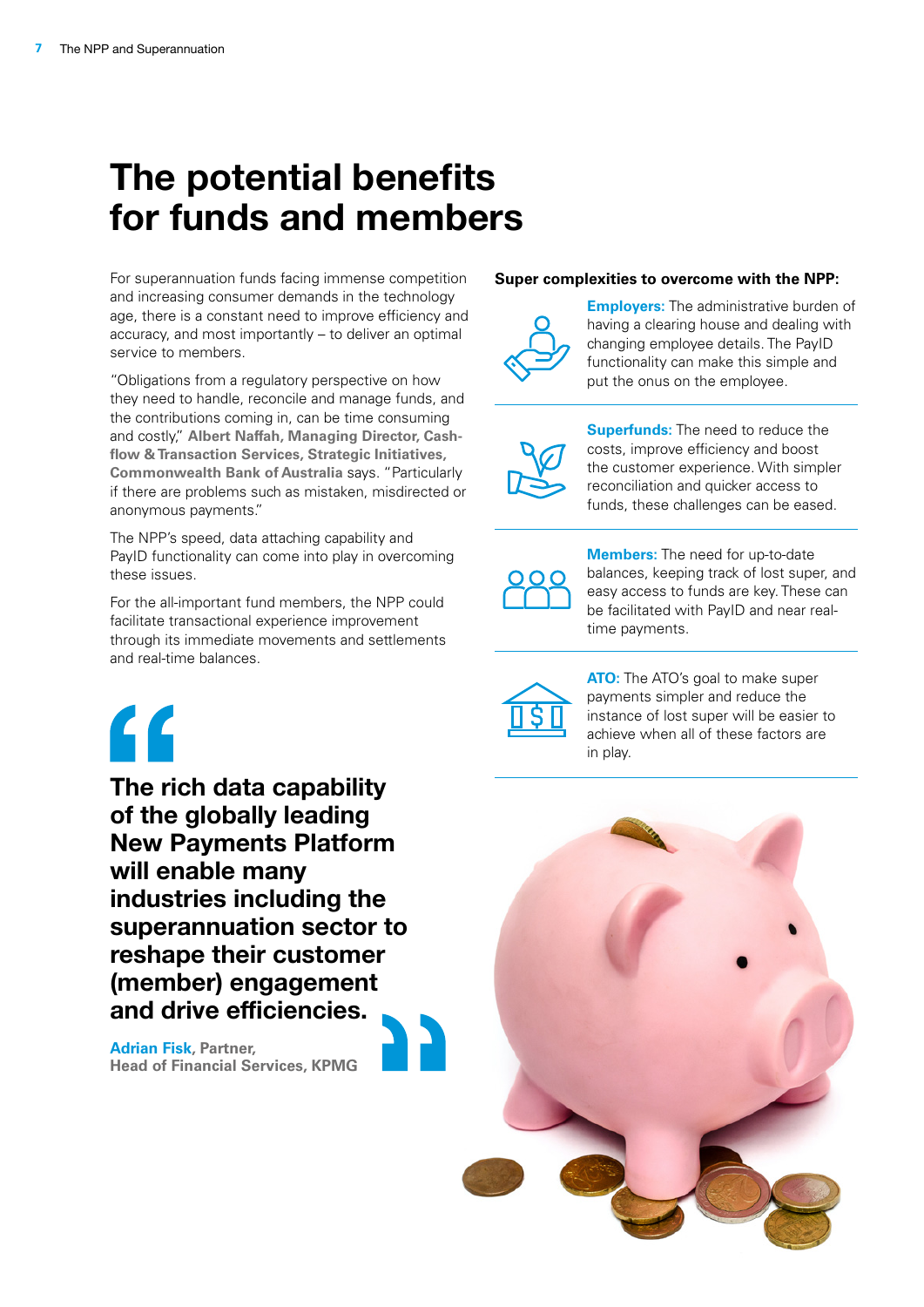## **Innovation is key**

For each group within superannuation, it is clear the NPP can help resolve many challenges, in turn streamlining the payments process. However, seizing the benefits will require superannuation funds to identify pain points and innovate solutions – in the form of Overlay Services. If we describe the NPP as the 'train tracks' for delivering payments, the Overlay Services are the 'carriages', which are tailored solutions created by organisations to delight their customers.

For example, payments organisation BPAY is an early adopter of the technology, and is set to deliver its 'Osko' Overlay Service, which facilitates fast payments, payments with a document, and requests for payment (with or without an attached document). **Michael Eidel, Executive General Manager, Cash-flow & Transaction Services, Commonwealth Bank of Australia**, says: "It helps funds to build lifetime relationships with their members."

#### **Overlay Services developed by superannuation organisations could potentially include:**

**NPP powered SuperStream:**

As discussed in this paper, it could leverage the enhanced data capabilities, offer simplified addressing and real time capabilities to further improve SuperStream.



**Micro top ups:** This enables consumers to round up every expense to an agreed amount, and automatically put that difference into their superannuation account. The PayID can make this simple and accurate.



**Rollovers:** Use NPP to simplify and speed up the rollover process between funds when a member changes provider.



**NPP is more than just a new way to pay. It represents an opportunity to enhance member experiences and help solve business problems that the existing payments system couldn't.** 

**Brett Watson, Partner, Payments Advisory, KPMG**





**Pension drawdowns:** As Australia's population ages, retirees are looking for flexibility in how they manage their superannuation funds, and want easier access to their money. The NPP can reduce the need to fill out forms and wait days for a payment – and could incentivise the member to keep their money in a superfund rather than moving it to a bank.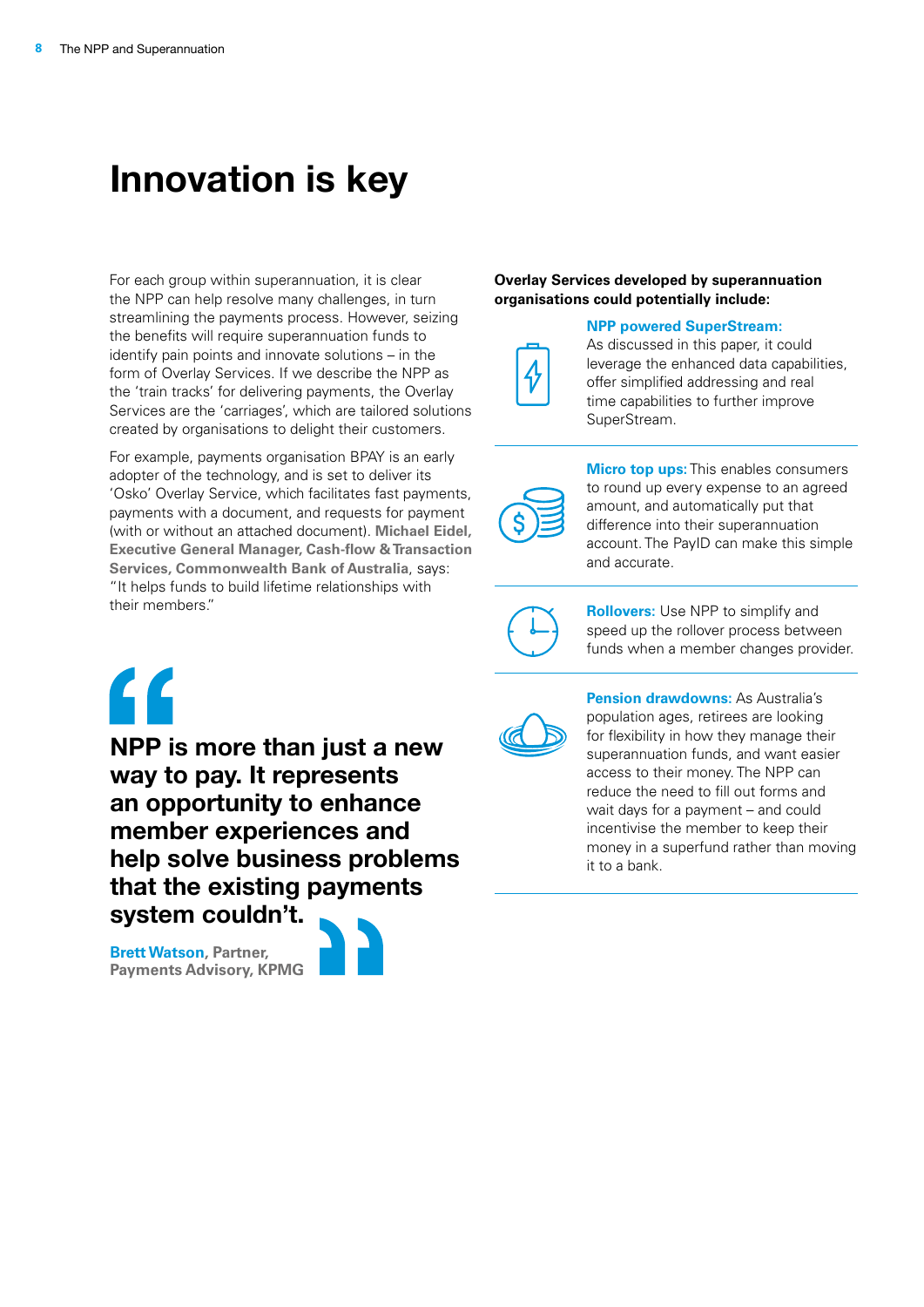

## **Collaboration for solutions**

To develop innovative, impactful Overlay Services, participants in superannuation will benefit from taking a collaborative approach. The key, Eidel says, is to engage early and to work closely with aligned partners and experts.

"There is no design for these great ideas existing today, so it is really incumbent on the funds, in collaboration with their bank and the right expert advice, to really understand the pain points and work together to co-design a solution," he says.

St John adds that when deciding what innovations to pursue, to always put the member experience at the core of each concept and focus on those that will deliver optimal outcomes.

"An aligned financial experience for the member, from their banking provider to their financial service provider to their superannuation provider, is possible," he says.

Watson adds: "For superannuation funds that seize the NPP's potential, they have a chance to play a greater role in their members' financial life than today."

**Linda Elkins**, **Executive General Manager, Colonial First State**, sums it up: "Driving innovation and efficiency within the superannuation system is important for the retirement planning of all Australians. The capability of the NPP presents some exciting new opportunities to help achieve this."

**The NPP infrastructure is here, and you need to**  engage with the ecosystem, collaborate and<br>**Co-design to deliver on the things to make a co-design to deliver on the things to make a better experience for the superfund member. It will only happen if we co-design and collaborate.** 

**Michael Eidel, Executive General Manager, Cash-flow & Transaction Services, Commonwealth Bank of Australia**